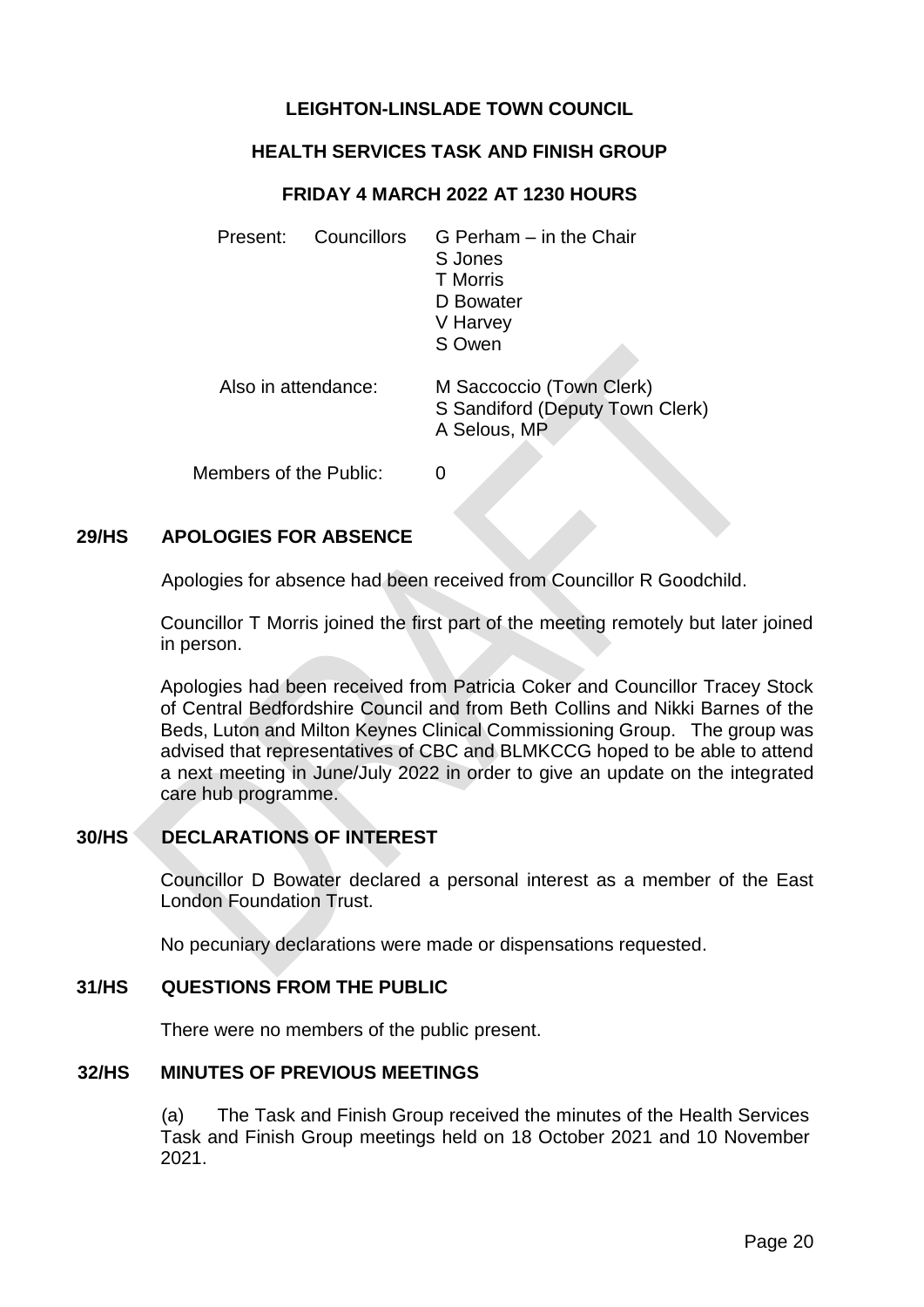### **RESOLVED that the minutes of the Health Services Task and Finish Group meetings held 18 October 2021 and 10 November 2021 be approved as a correct record and were signed accordingly.**

 $\overline{a}$ 

(b) Updates arising from the previous meeting:

Minute reference 28/HS: Cllr V Harvey confirmed she had spoken with Professor Sir Sam Everington regarding the Bromley-by-Bow health hub example and it was understood that one of the local GP practices had also done this. The value of social prescribing and keeping people fit and healthy could not be over estimated in reducing pressures on the healthcare system. It was understood that social prescribing funding often did not cover the cost of the actual activities themselves.

## **33/HS INTEGRATED CARE HUB FOR LEIGHTON-LINSLADE**

(a) The Group received the report presented to the Central Bedfordshire Council Executive on 7 December 2021 in response to the Motion submitted by Councillor V Harvey about raising the prioritisation of the Leighton-Linslade Health Hub, as well as the minutes of that meeting recording the Executive's decision to reject the motion.

(b) The Group received email correspondence from P Coker of Central Bedfordshire Council, dated 19 January 2022, in response to the letter sent on behalf of the Task and Finish Group following its meetings in October and November 2021. This noted that the request for sight of the Strategic Business Case for a health hub should be picked up with BLMK CCG as owners of the document.

(c) The Group received the draft Central Bedfordshire Plan Caring Together 2021-2025 as presented to the CBC Health and Wellbeing Board on 26 January 2022 for information.

(d) The Group received an update from Mr Selous in respect of correspondence from the BLMK Clinical Commissioning Group about the number of full-time equivalent GPs and practice nurse numbers for every 10,000 registered patients. This information indicated a significantly lower proportion of staff for direct patient care in South Bedfordshire primary care networks when compared to Central Bedfordshire, Bedfordshire Luton and Milton Keynes, the East of England or the whole of England. The Task and Finish Group shared the MP's concern at this shortfall.

Mr Selous advised the group that he was continuing to lobby Government for clearer funding arrangements for general practice capacity for all new large scale housing developments, as well as the availability of Treasury capital for NHS capital projects.

(e) The Group discussed possible next steps in light of the information received as set out above.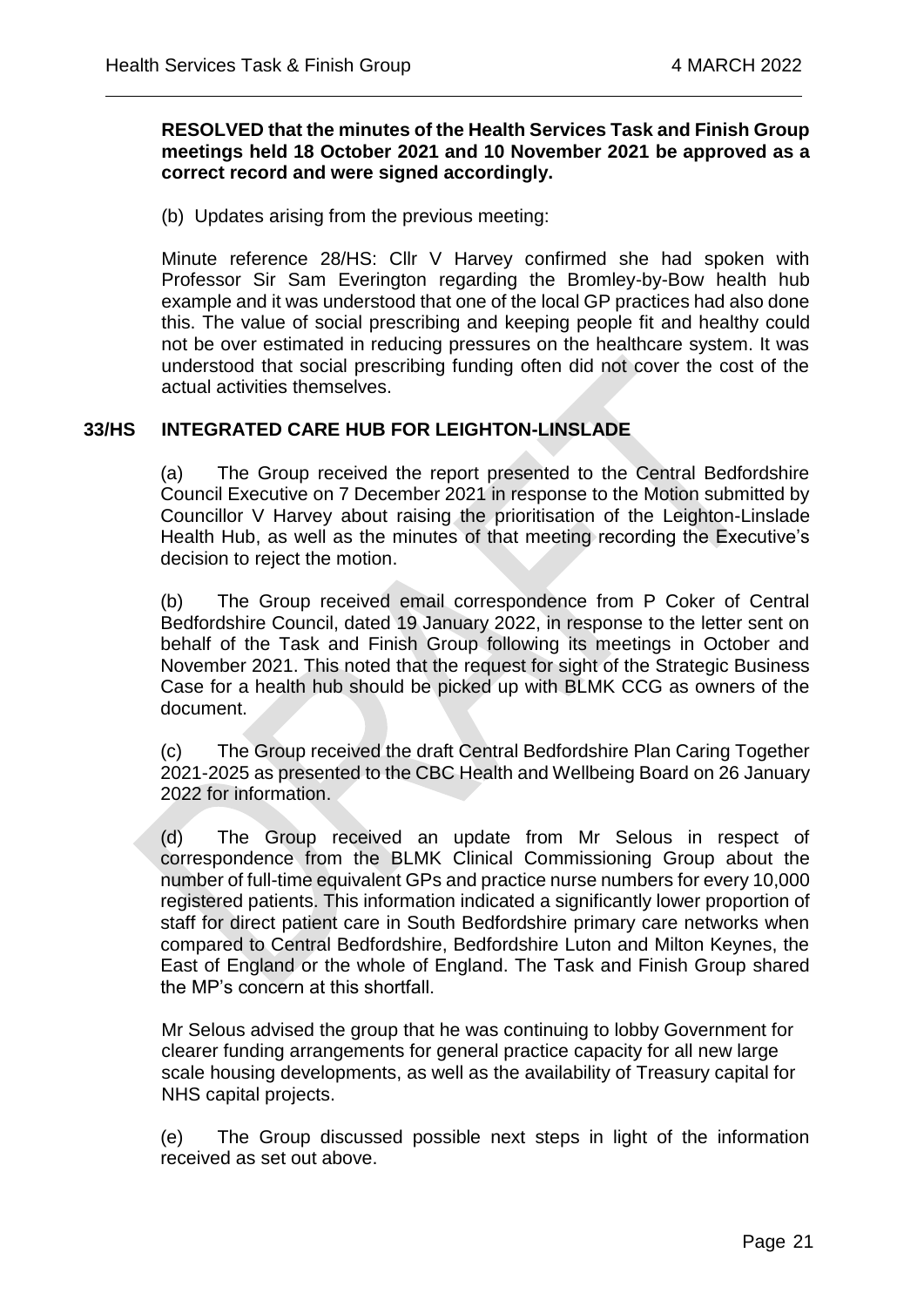Firstly, it was agreed to write to the Central Bedfordshire Health and Wellbeing Board and BLMK CCG as follows:

 $\overline{a}$ 

(i) To object to the continuing use of the metric "number of patients per square metre" as a basis for prioritising the development of the five integrated care hubs. It was understood that an integral part of the reason for hub development was in order to migrate additional services from hospitals into the community, as well as bringing together a range of existing services and functions (which extended beyond those provided solely by existing GP practices). The distance which Leighton-Linslade patients had to travel to a hospital when compared with the other four hub locations and the size of population for the area did not seem to be taken into account when determining the priority order of the five hubs.

(ii) To query why money was not being allocated to each of the five health hubs as to leave three unfunded did not appear to be an equitable use of public monies.

(iii) To repeat the request made since December 2020 for sight of the strategic outline case for the Leighton-Linslade health hub.

(iv) To request clarification on exactly when and how the service modelling work required for the development of the business case would be undertaken and to what extent the Town Council and local community would be involved in this work.

(v) To ask the Central Bedfordshire Health and Wellbeing Board and BLMK CCG to engage more actively with the Town Council on these issues.

Secondly, it was agreed that the key priorities for those bodies responsible for developing and expanding healthcare services in Leighton-Linslade were considered to be:

- (vi) That engagement take place with GP practices and the wider community to develop a plan of what services were wanted for the town – the local vision.
- (vii) To ascertain which hospital services could be made available in the town.
- (viii) To ascertain how much space was needed across existing and new premises to deliver the services identified above.
- (ix) To determine how many more GPs and primary care staff would be needed for service delivery and when they could be available.

A view was expressed that the priority was about service delivery rather than the question of one or more physical buildings. Local service delivery and more pro-active use of social prescribing would reduce the pressure on hospitals.

It was suggested that the local primary care network might already be some way towards developing the local vision and might be in a position to share this information.

**RESOLVED to write to Central Bedfordshire Council, BLMKCCG and the Primary Care Network in respect of points (i) - (ix) above.**